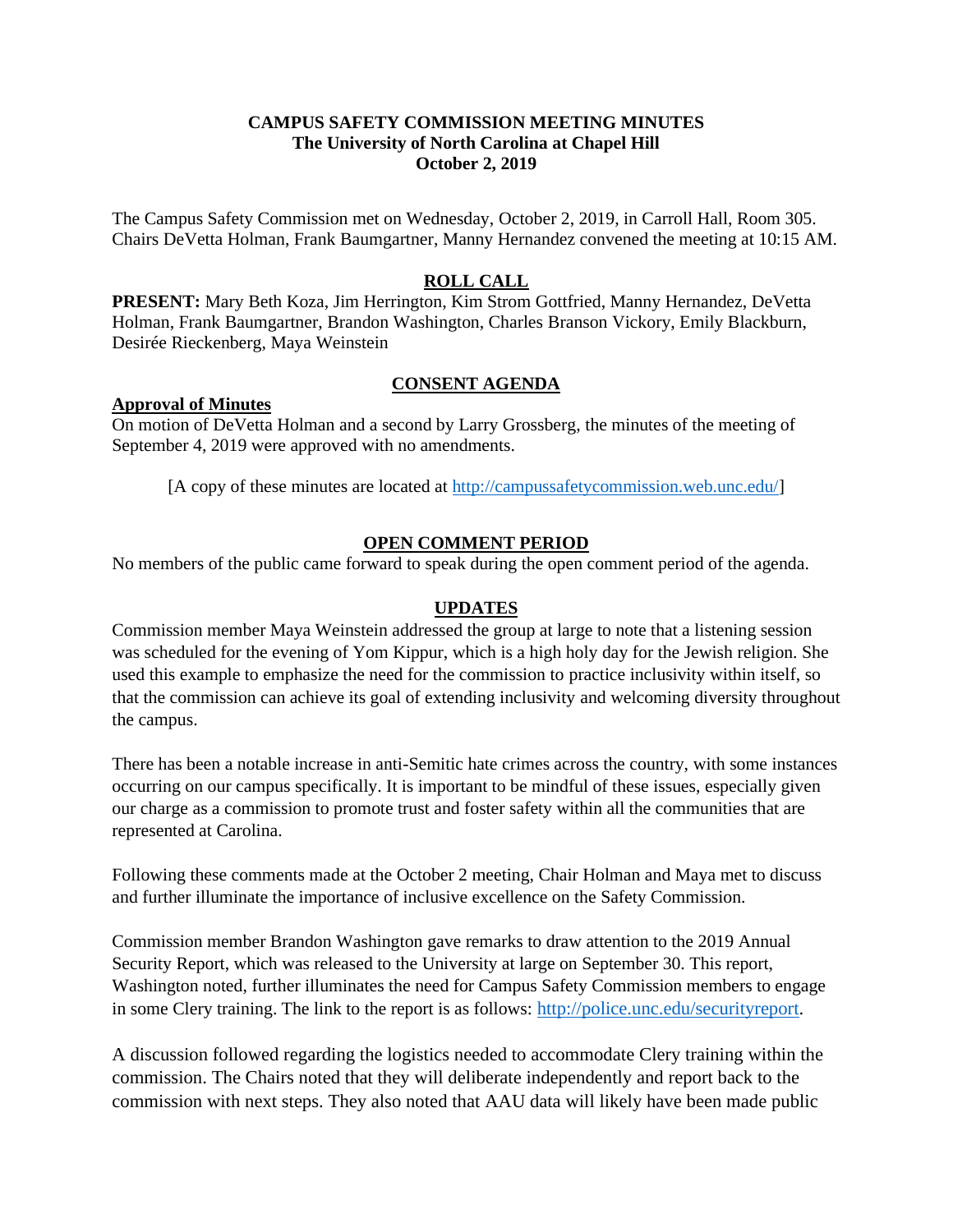by the time a training is scheduled, so these findings will also contribute to the conversation around training.

Chair Hernandez noted that several seats on the commission are now vacant, and the chairs will be seeking recommendations for appointments to be communicated to the Chancellor for final review and selection. Currently, there are three seats that require reappointment: two student seats and one faculty seat. Any commission members or at large community members who wish to recommend an individual to the commission may do so through the commission's website, bearing in mind that the final selection is made at the discretion of the Chancellor.

## **LISTENING SESSION DISCUSSION**

Chair Baumgartner identified several observations and findings from his experience at both the general body listening sessions as well as intended audience listening sessions. He noted a general frustration throughout various sessions that students/faculty/staff do not feel supported by police during protests and other events, which has led to a feeling of genuine fear amongst groups. Additionally, concerns were raised across sessions about other generic safety concerns such as sexual assault and Alert Carolina.

Chair Baumgartner reflected specifically on his experience facilitating a session with the UNC Police Department, during which rich conversations were had and frustrations were expressed with how to proceed. Actionable solutions were generated within the group, included addressing problems with communication and the recognition of new leadership with new style of being available and addressing mistakes.

Chair Hernandez recalled having conversations within the listening sessions about how communication can be improved between the community, the student body, and the administration. Alert Carolina was a major concern, with several participants noting that the system does not accurately reflect the timeliness for incidents like sexual assault, active shooters, etc. Commission member Mary Beth Koza noted that people are being communicated with all the time, but there is a lack of understanding on how much information is disseminated and how to obtain this information. This contributes to the confusion of how is responsible for alerting and communicating these warnings and updates.

Moving forward, Chair Baumgartner noted the importance of commission members emphasizing that the listening sessions are indeed open meetings, meaning that a media and press presence might occur in which case participants' comments might be published (although not by the Campus Safety Commission). Pictures can also be taken at these sessions. Chair Baumgartner proceeded to emphasize the importance of operating under transparency in open meetings before concluding the discussion.

## **SUBCOMMITTEE REPORTS**

Larry Grossberg provided an update on the subcommittee for Police Procedures and Policy, which met following the September 4 full commission meeting. During the subcommittee meeting, members discussed the information that is needed for them to operate and move forward with their charge. They discussed different resources for gathering information, including the Commission on